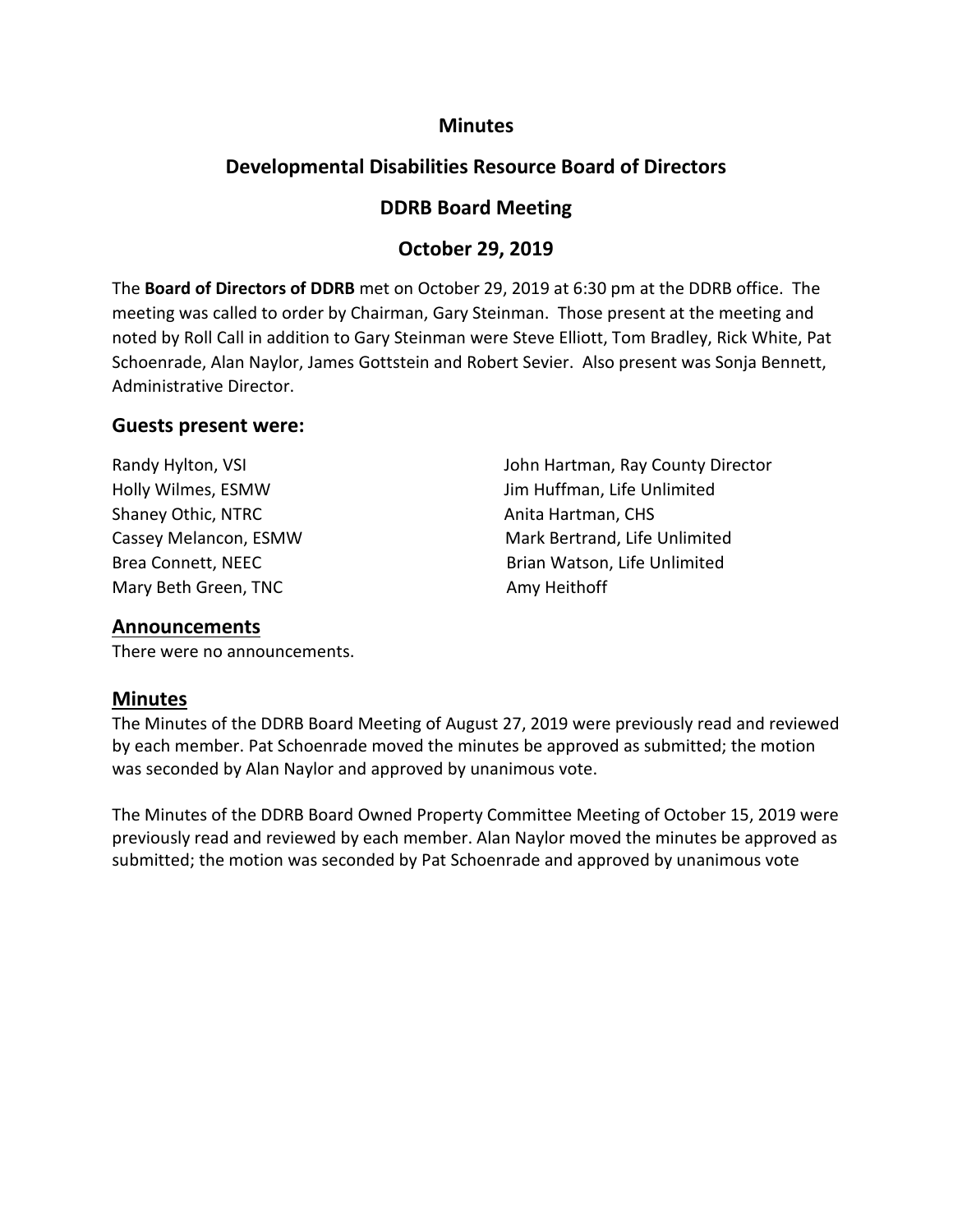## **Financial Report**

Tom Bradley, Treasurer provided the following Financial Report for the year to date August 2019.

#### **DDRB P&L YTD to Date August YTD**

| Total Income =          | \$5,657,924.20 |
|-------------------------|----------------|
| <b>Total Expenses =</b> | \$2,979,856.20 |
| Net Income $=$          | \$2,678,068.00 |

#### **DDRB Balance Sheet August YTD**

| <b>Total Checking &amp; Savings =</b> | \$7,378,559.29 |
|---------------------------------------|----------------|
| <b>Total Fixed Assets =</b>           | \$1,804,432.58 |
| <b>Total Assets =</b>                 | \$9,182,991.87 |
| <b>Total Liabilities=</b>             | 4,319,92       |
| <b>Total Fund Balance =</b>           | \$6,500,603.95 |
| Net Income $=$                        | \$2,678,068.00 |
| <b>Total Equity =</b>                 | \$9,178,671.95 |
| <b>Total Liabilities and Equity =</b> | \$9,182,991.87 |

#### **TCM P & L Year to Date August YTD**

| $\bullet$ | Total Income =          | \$2,471,500.19 |
|-----------|-------------------------|----------------|
| $\bullet$ | <b>Total Expenses =</b> | \$1,793,600.44 |
| $\bullet$ | Net Income $=$          | \$ 677,899.75  |

#### **TCM Balance Sheet August YTD**

| $\bullet$ | Total Checking & Savings =            | \$3,082,441.61 |
|-----------|---------------------------------------|----------------|
| $\bullet$ | <b>Total Assets =</b>                 | \$3,082.441.61 |
| $\bullet$ | Net Income =                          | \$3,082,441.61 |
| $\bullet$ | <b>Total Liabilities and Equity =</b> | \$3,082,441.61 |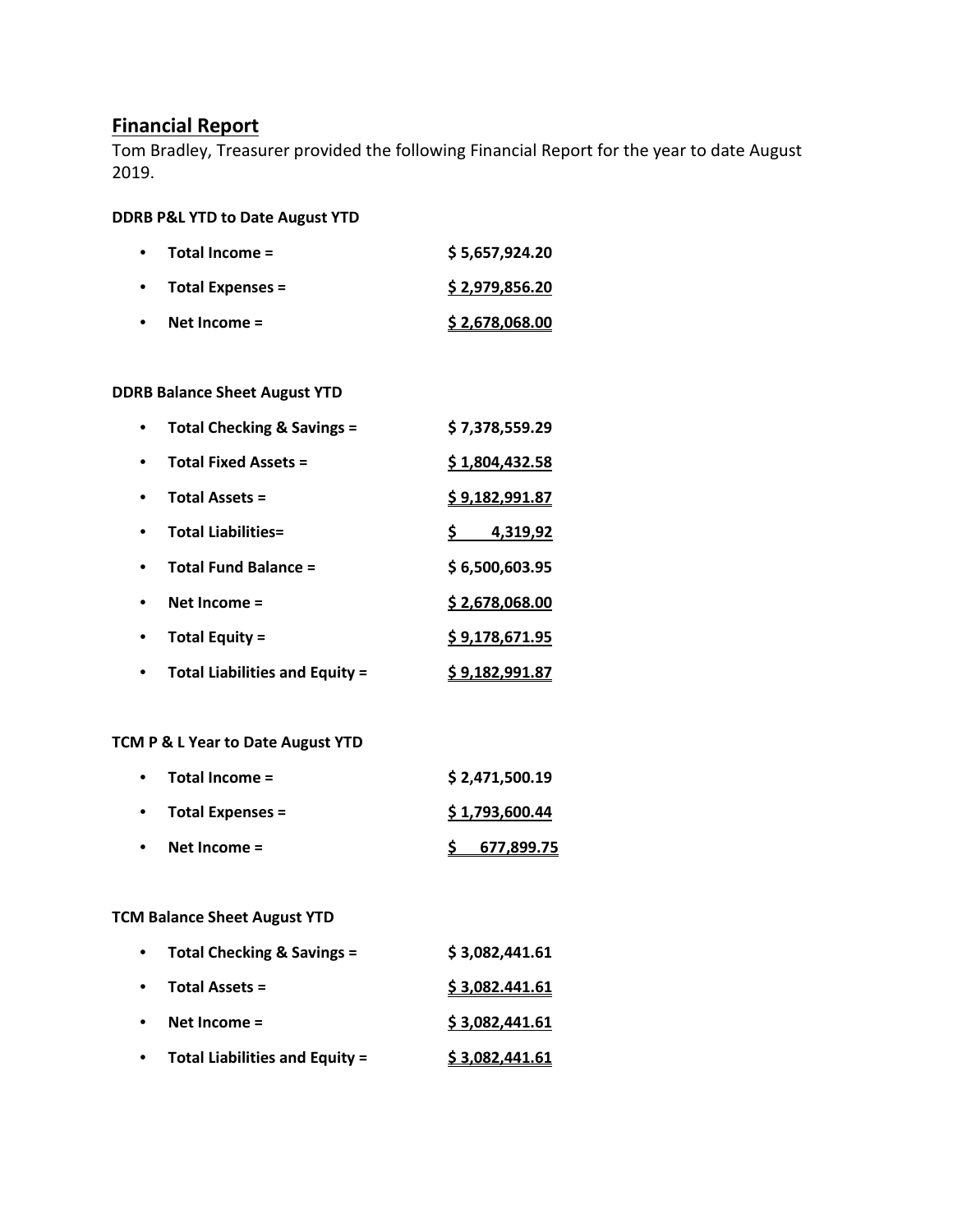#### **RECAP of Investments – August 31, 2019**

| <b>DDRB</b>                                   |                 |
|-----------------------------------------------|-----------------|
| Long Term Reserves Investment:                | \$3,657,000.00  |
| <b>Short Term Working Capital Investment:</b> | \$1,723,000.00  |
| <b>DDRB Interest Earned YTD:</b>              | 67,398.32<br>S. |
| <b>TCM</b>                                    |                 |
| Long-Term TCM Reserves Investment:            | \$2,473,000.00  |
| <b>TCM Interest YTD:</b>                      | Ŝ.<br>34,124.63 |

# **Administrative Directors Report**

Sonja reported she had received funding applications from eleven (11) agencies. No new agency requests were submitted. She also provided an update on the 2019 Capital Grants program. The board approved projects for ten (10) agencies totaling \$487,829.45. Completed and paid projects total \$366,352.90 with \$121,476.55 in projects still outstanding all of which are due to be completed and paid by December 31, 2019.

## **Executive Committee**

No report.

# **Finance Committee**

Tom Bradley reported for the Finance Committee. He advised a request was received from **Easterseals Midwest for additional funding in the amount of \$12,000** for the Family Support Program for this calendar year (2019). He asked Casey Melancon with ESMW to address the board and elaborate on her request and ask any questions. (Written request is attached to the minutes). Casey explained that the Northwest Autism Project was the main source for funding of the family support/parent training program. There are a number of families that do not qualify for this funding and DDRB has been the funder for those families. They currently have a waiting list of participants for the program and coupled with the fact that no new funding is being approved, they will experience a shortfall in funding or the need to continue to place families on the wait list. Tom Bradley motioned the board to approve the additional \$12,000 in funding for 2019 for ESMW which was seconded by Rick White. The board approved the additional funds by roll call vote unanimously.

Tom Bradley previously sent to each member the proposed **2020 DDRB operating budget** to review. This budget proposal is strictly DDRB operating and administrative income and expenses (copy of the proposed budget is attached). After review of the income, the board requested Sonja review and update, if necessary, the income from the Group Home Lease since there will be fewer homes/residents this year. It was noted that the expenses included \$20,000 for remodel of the Ridgeway House bathroom, if approved by the board. The total income is projected at \$6,036,109 and expenses of \$217,225 leaving net income at \$5,818,965 which will be offset by funding to the agencies. Alan Naylor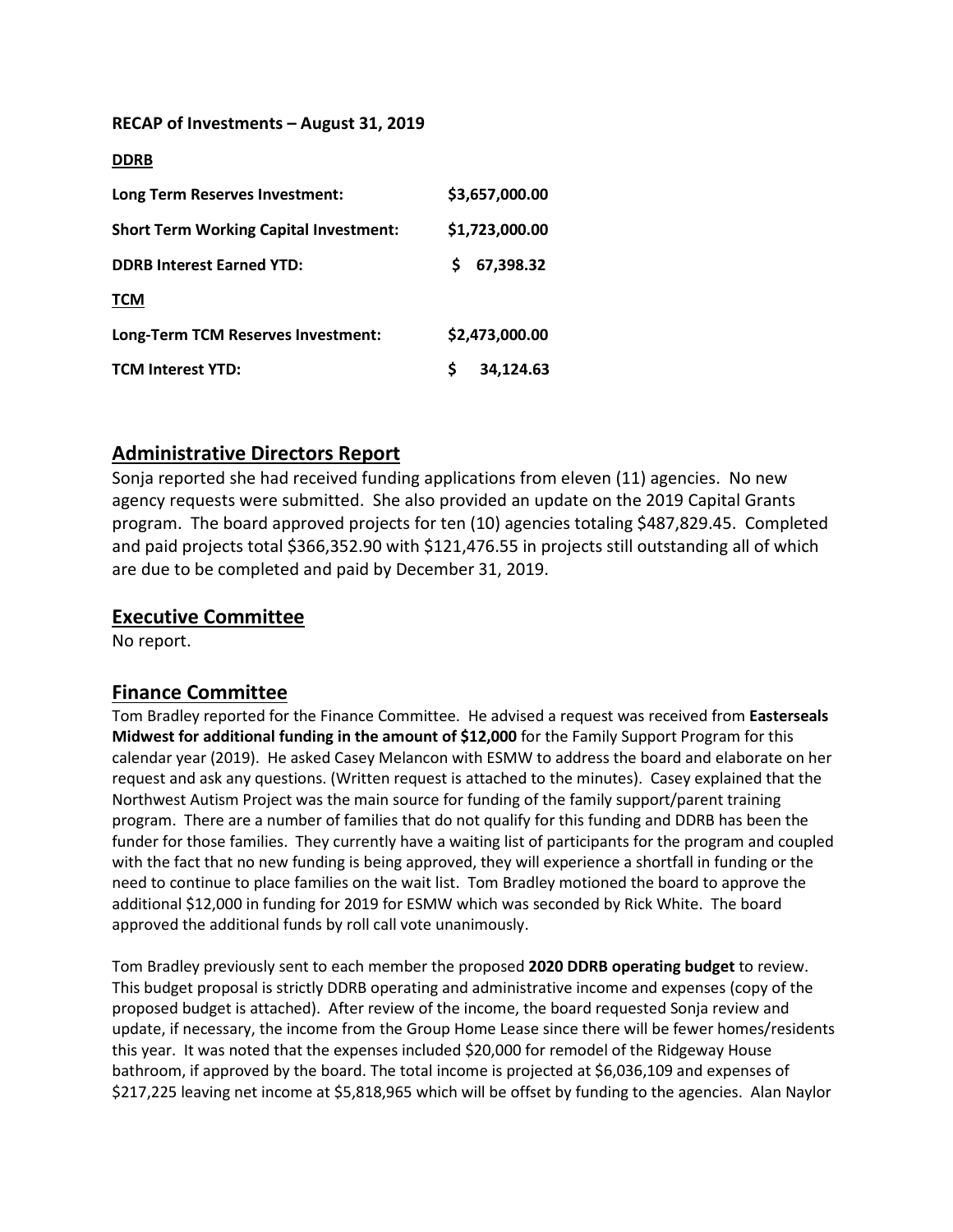motioned the board approve the operations budget and Pat Schoenrade seconded the motion. The measure passed unanimously by roll call vote.

# **Services Committee**

Pat Schoenrade provided a brief report regarding her visit with Laurie Brewer with **Della Lamb** regarding transportation services. Pat reported that Laurie said she felt the process was going reasonably well with the referral process and communications much improve.

Pat also advised the board that she had visited the ACED program in progress on September 14. She reported that she was impressed by the program and it seems quite reasonable to expect the participation in the program will continue to grow.

A copy of her written report is attached to these minutes for file.

# **Board Owned Property Committee**

Alan Naylor provided the report for the Board Owned Property Committee.

He reported that the **3rd and final board owned property inspection** would be November 4, 2019 beginning at 9am at the Ridgeway House with inspections to that home, Hampton House and Liberty House. Jason will continue on to conduct the inspection of Kent Street.

### **Kent Street**

He reported that the issues we have been experiencing with the Fire Alarm at Kent Street are related to the telephone lines. It takes very little disruption in the line to trigger the alarm. ATT is converting the telephone lines to digital and fiberoptic from analog. The system is set up for analog and it is likely that we will continue to experience these issues. Mr. Toomey, with TecLarm who installed, maintains and monitors our system said that he has installed a radio cell at other locations to address this problem. The cost for the phone is \$350 installation included. The annual monitoring fee will increase by \$235. The other maintenance would be batteries as needed. Rick White motioned the board to approve the purchase and installation of the cell radio for the fire alarm system as well as the additional annual monitoring fees. The motion was seconded by Gary Steinman and passed unanimously by roll call vote.

### **Ridgeway House**

Alan reviewed the three (3) bids he had received for the remodel of the bathroom at Ridgeway to make it ADA compliant. The board agreed that Kuhlman Construction provided the best bid at \$19,176. Gary Steinman motioned the board to approve the bid from Kuhlman Construction but added "not to exceed \$20,500" in the event that an unforeseen encumbrance is encountered. The motion was seconded by Tom Bradley and passed unanimously by roll call vote.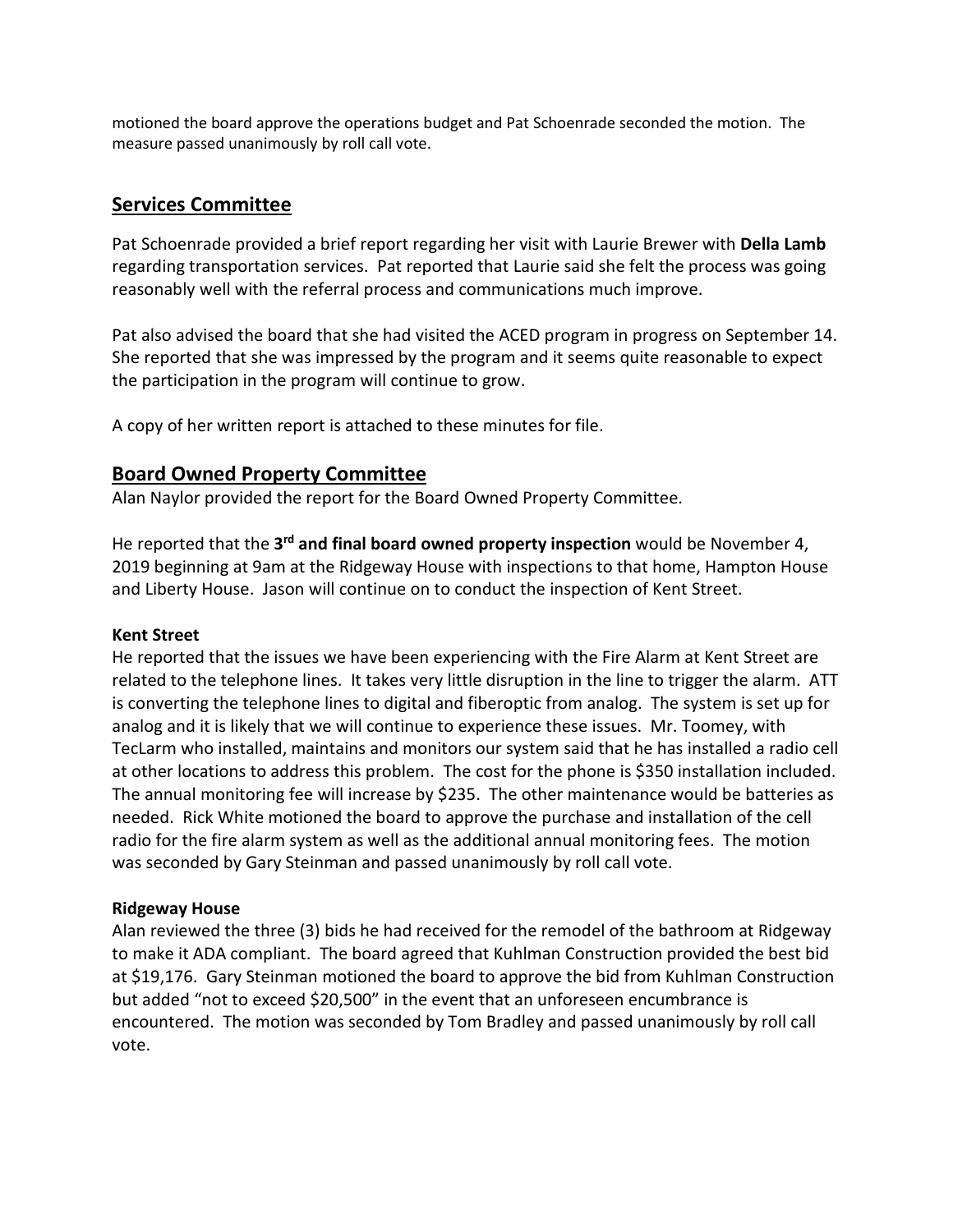### **Clay County Homes Inspection**

Alan relayed that they had come to an agreement with Life Unlimited regarding the **homes inspection project** which has been reviewed and discussed for many months. The Board Owned Property Committee approved the following on October 15, 2019:

The committee previously requested the Life Unlimited prepare a proposal for the board for inspection of the homes they own and/or manage in which Clay County. After review and discussion, the Committee and Life Unlimited agreed to three (3) inspections annual to include up to five (5) homes supported by Life Unlimited in Clay County chosen by DDRB 10 to 15 days prior to the inspection date. This selection of homes does not include homes owned by DDRB as those homes will continue to be inspected three (3) times annually or as the board deems appropriate. This will cover 31% of the Life Unlimited homes in Clay County each year as a random sample. Life Unlimited will get approval from individuals served and guardians. If a home is chosen and the individuals served and/or guardian refuse the inspection, DDRB will be notified and requested to choose another home. The DDRB and Life Unlimited will meet to discuss and review the situation with any home where the inspection was refused or denied. These inspections will be held on the first Monday of March, July and November unless another date is requested by either party for a special circumstance.

Life Unlimited will provide the following documentation to the DDRB to ensure quality maintenance of the Clay County homes being supported by Life Unlimited are being maintained with exceptional quality.

- Life Unlimited will submit the annual home inspection reports from our insurance company to DDRB within 30 days of receipt.
- Life Unlimited will submit their CARF survey report every three years within 30 days of receipt.
- During the quarterly inspections Life Unlimited will bring a report that lists all APTS from CHS concerning the physical conditions of homes and/or identified repairs needed.
- During the quarterly inspections Life Unlimited will bring a report that lists all maintenance tickets addressed and pending for the previous quarter.

Alan said that this same procedure would be utilized for the TNC Community owned homes. Mary Beth Green was in attendance for TNC and agreed to work with the committee to schedule inspections of their homes. They currently have two homes and are hoping to open a third home in 2020.

For the file record, Gary Steinman asked Anita her opinion about DDRB inspecting the homes and Anita said that she was not in favor of the idea. She said that she is concerned that it is intruding on the right to privacy of the individuals who live in the homes. Additionally, she thinks that the CHS Service Coordination staff have eyes on the homes and a method in which to record concerns to DMH although she admitted that are not likely to discover some of the maintenance issues that the inspector would find.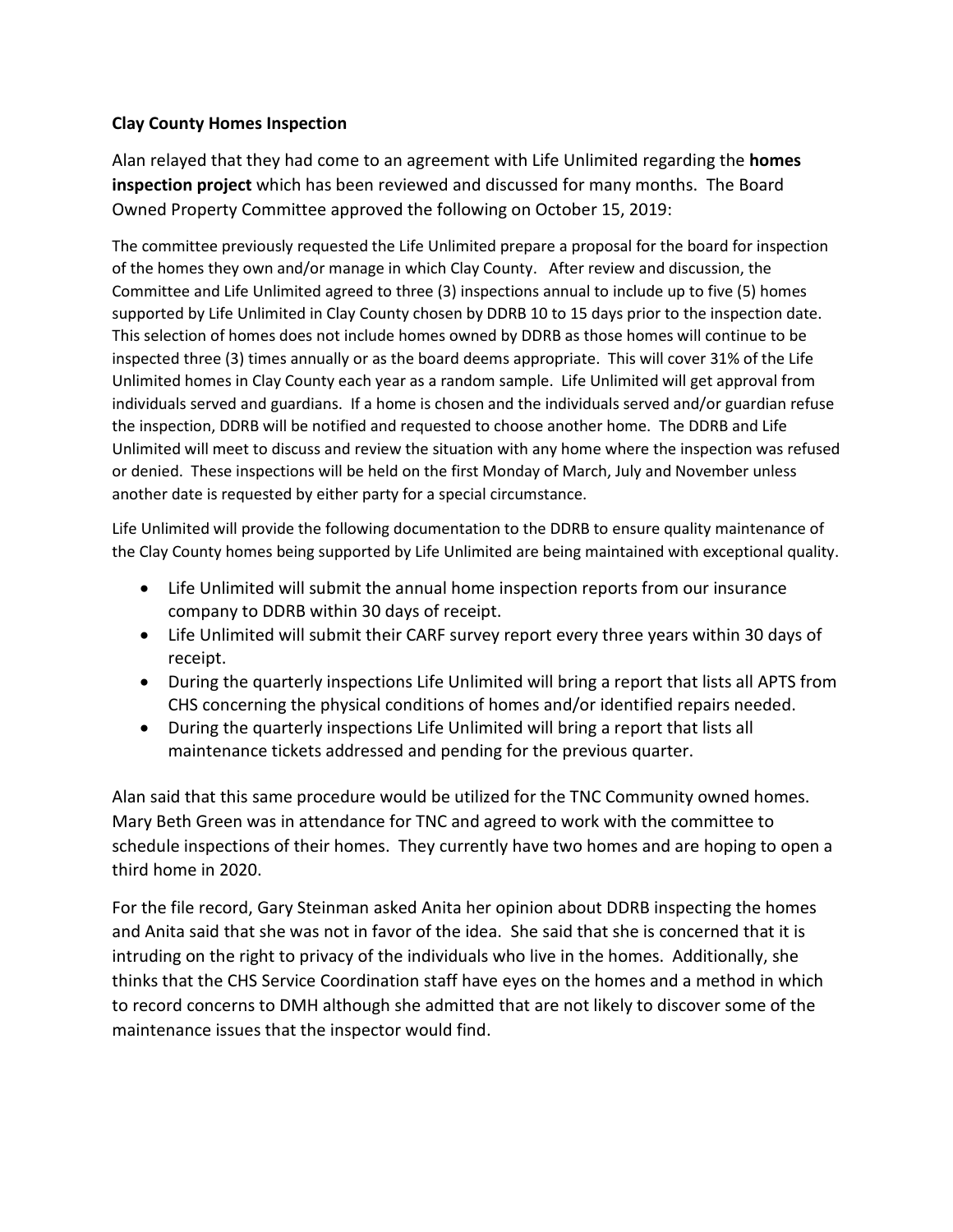Steve Elliott motioned the board approve this proposal for the inspections and agree to review the program in one (1) year to see if it accomplished the goals of the board. Pat Schoenrade seconded the motion and the board voted in unanimous favor.

Alan is to work with Jason to formalize the inspection list and procedures for reporting any issues. The program will begin in in 2020.

## **Long Range Committee**

There was no report.

# **Targeted Case Management**

Anita Hartman provided a report for targeted case management. She reported that CHS has 42 full time employees and are in the process of hiring two (2) new Service Coordinators. They are serving 1284 consumers with a current caseload of 1 to 42. They had 14 newly eligible and 6 transfer in with 11 discharges and 10 transfer out. The Medicaid eligible rate remains pretty constant at 68%. She updated the board on the Waiver Wait List. (a copy of her report is attached to these minutes. Anita shared a short video of the annual Halloween event held the previous week in which they had over 600 attendees.

# **Other Business**

None noted.

# **Guest Comments**

**Amy Heithoff, guest**, asked if she could address the board with prepared remarks. She provided the board with a copy of her remarks which she read and a copy of a letter she had received earlier from the law firm, Kessinger Law Firm, representing Life Unlimited. The following is the transcript from her prepared and read remarks:

"My name is Amy Heithoff. I am a Registered Nurse and hold a Master's degree in Health Administration. I have owned Heithoff Health, Inc since 1990 & I nurse case manage catastrophic worker's compensations cases in 6 states & I do legal nurse consulting. I've been my sister, JoAnn Heithoff's legal guardian since 1998. I have taken this role very seriously for the past 20+ years. My Father is aging at 86 and lives in our home state of Nebraska. Our Mother has been deceased for almost a decade. As Parents ourselves, my husband & I *treat JoAnn like she is our first child. We have guided JoAnn in a successful and happy life until 2 years ago when Life Unlimited changed leadership. It was a very distinct departure from the previous culture we enjoyed of 20+ years of warmth, caring, and individualized support for JoAnn with Concerned Care.*

My sister is medically fragile being under the care of a cardiologist since birth, a nephrologist, a neurologist, a psychiatrist, a podiatrist, an internist & a dentist. I personally know all the history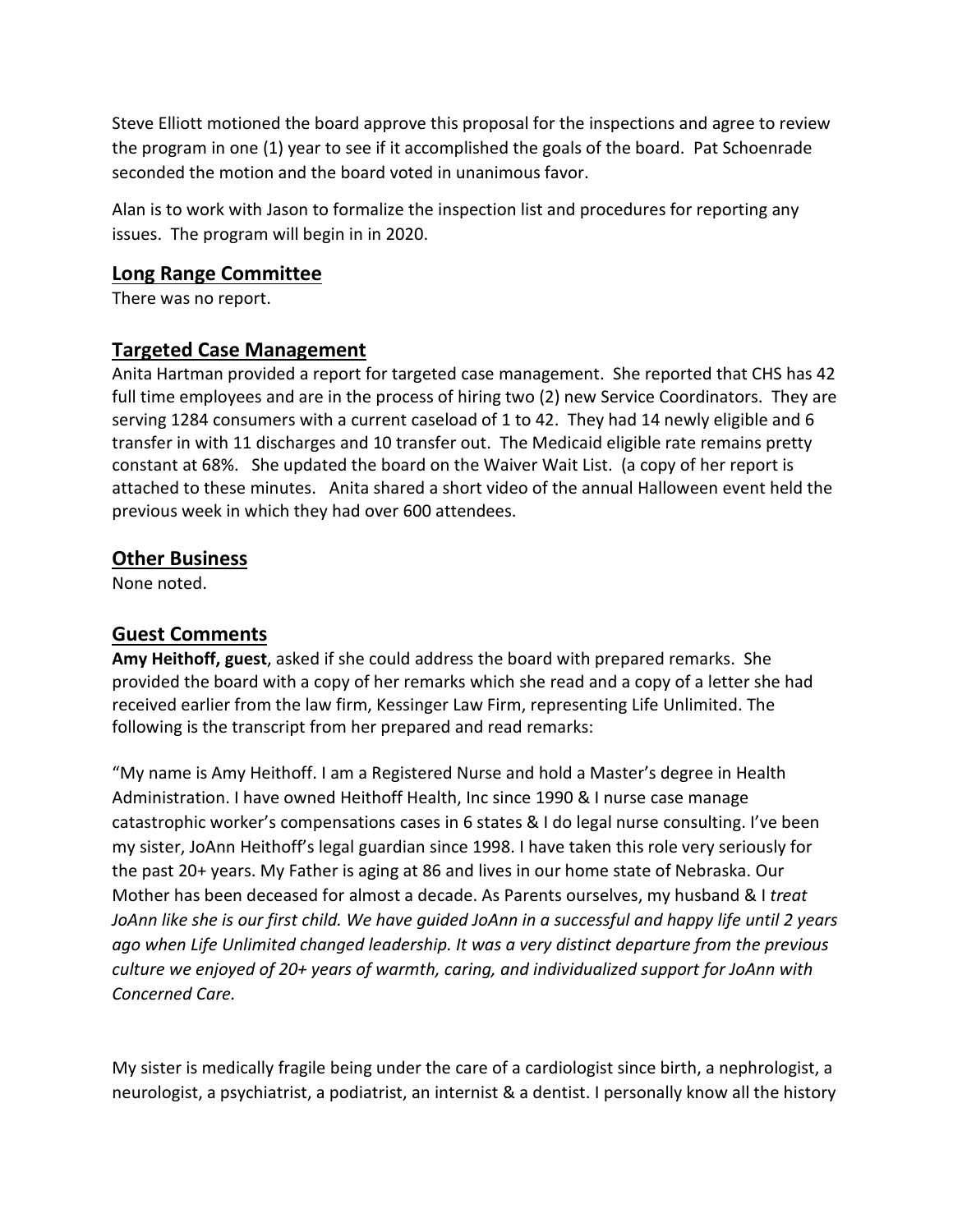& details of her complicated medical history; I have taken an active role & am very involved in my sister's life as we both desire this. Personally, professionally and morally, I work to fulfill the expectations of my parents as well as performing the legal responsibilities of being a guardian. *We did not "give JoAnn away" to a service provider, but sought a safe environment, kind & appropriate care, and a partnership with individuals who would welcome our involvement and ongoing family support. In the past when served by Concerned Care, it was very comforting for our family to know that we could always be an integral part of JoAnn's life.*

I am here tonight because the State of Missouri Department of Mental Health has urged me to communicate with you about my concerns with Julie Edlund and Life Unlimited. Due to the lack of appropriate response from Life Unlimited Leadership, I contacted and was interviewed by several people at CARF. I was also interviewed as a part of the possible recertification of LU. CARF told me they were very concerned about my complaints and urged me to report Life Unlimited to other supervising agencies. They urged me to report my substantial concerns to you, the County Board of Services, the State Department of Mental Health. The State has urged me to communicate my concerns about Julie Edlund with the Life Unlimited Board of Directors, but the President, Mr. Brennen Garry refused to allow me to speak at the last board meeting last week.

The attitudes & actions of the current direct care staff and the supervising leadership actions particularly in this last year, have been very disconcerting and disturbing as they have all disregarded my instructions as well as distancing me away from my sister. They are not honoring our family relationship nor as they honoring my role as her legal guardian. They have blatantly disregarded physician orders multiple times! They are very resistant to cooperate with me in ensuring that appropriate care is given. They conceal information, they manipulate my very vulnerable sister & they discredit me as her guardian. They do not inquire what my wishes are for my sister. The LU Nursing staff flat out lied about pre-operative orders, did not implement preop orders & along with non-medical staff, have made inexcusable errors that resulted in a surgical infection. *Those attitudes permeate, are allowed & encouraged by the CEO, and top management which trickles down to the Supervisors & Direct Care Staff.*

As a result of my registered objections to the CEO, JE relating unsafe practices and multiple care issues for JoAnn, my correspondences/emails to her were ignored. No attempt to solve the problems was implemented, no staff changes were made as promised months earlier. Instead the response by JE was to simply to issue a discontinuation of service notice that included an attempt to silence and intimidate me. This is a pattern of behavior for Julie Edlund. Intimidation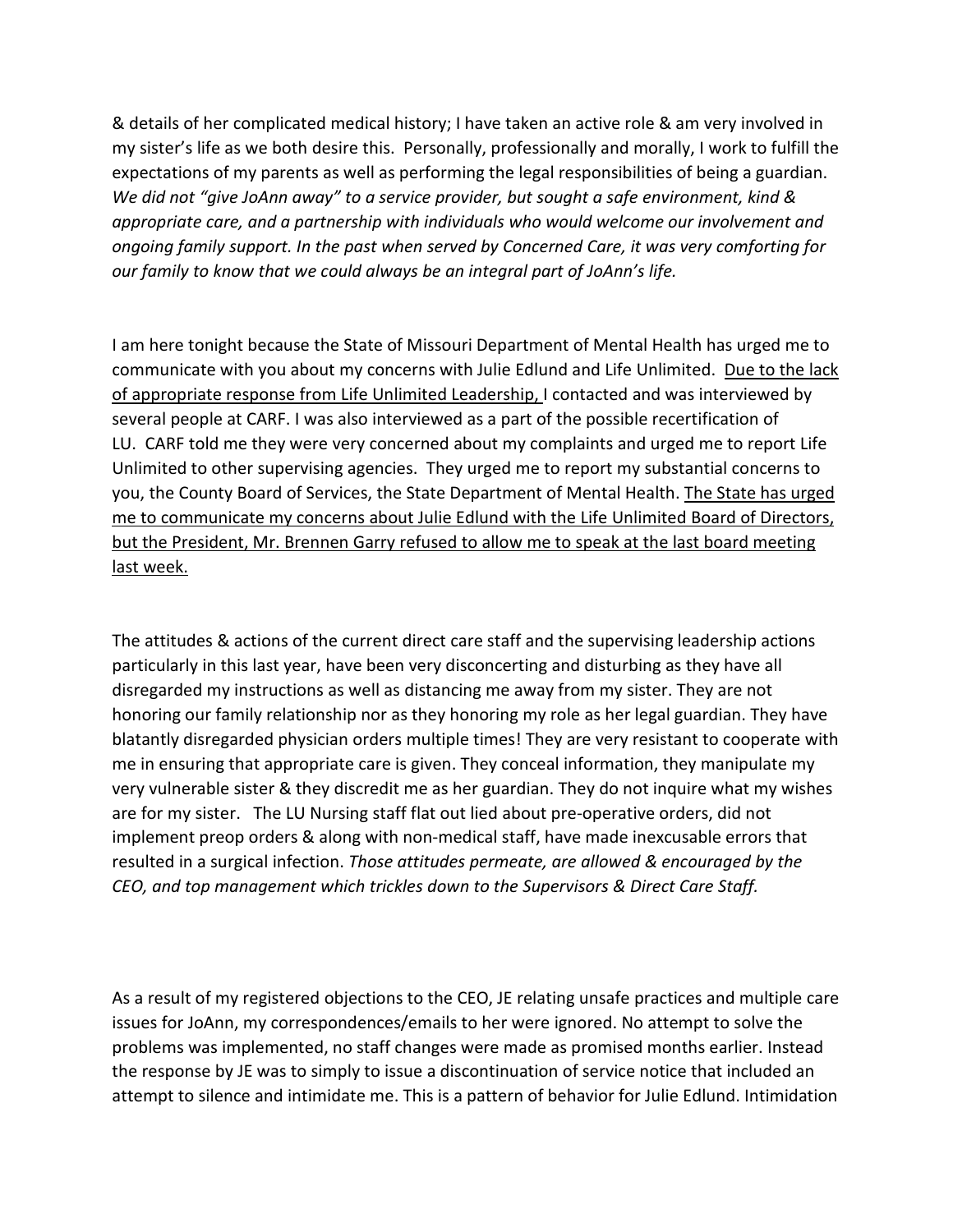& distancing of Guardians from their Loved Ones. Pushing Guardians off the Board of Directors, & punishing staff for sharing information to families is also known to occur. Her final action of announcing to the Board that services would be discontinued for JoAnn while still acting like she was interested in solving problems was unethical. No effort was made to make the staff changes that I requested that would have greatly improved care. This is not the first incident by Edlund of punishing a guardian by threatening legal dismissal of the consumer. This is her pattern and how she is growing the organization, by fear and intimidation…

I am not here this evening seeking a reversal of the legal action taken against JoAnn. We have found a very favorable new organization that will care for JoAnn's needs. For many years, my husband & I have been staunch supporters of fundraising for special needs individuals in the Northland and a member of Harvester Ball Society, the Northland Community Foundation and a verbal supporter of Concerned Care in public and on social media. The Northland has been our home since 1985 and JoAnn's since 1998. I am driven to assure a happy and safe home for JoAnn so I have relocated her to the best possible environment, and caring staff for whatever years she has left to live. I am making this report to you because I'm very worried by the pattern of unethical practices by Julie Edlund, not addressing valid safety concerns in for home structure and for care practices, not cooperating with Guardians, allowing & encouraging bullying of consumers without guardians as I've seen all these things with my own eyes. I also witnessed Edlund being arrested by 4 police officers in front of her home, put in handcuffs and driven away in the police car. I know this because I live across the street from Ms. Edlund.

**DDRB** should be aware of a prevailing culture that:

- Edlund opposes guardians or parents serving on the boards, as has been openly stated by Edlund. There SHOULD be several designated board seats that are filled only by guardians or family members of the persons being served.
- LU does not foster no open communication with family, parents, or guardians without retaliation. Guardian's are not encouraged, are not supported in their legal roles.
- Empire building so extensive that they are perceived as unable to let them fail, despite delivery of inappropriately supervised care and with no transparency to the community.
- The LU board has no agency personnel feedback of it's consumer programs and activities. Staff can't contribute their suggestions for improvement as it may differ from Edlund's plan.
- Direct care staff are reluctant to have open communication with guardians/parents for fear of retaliation adding to consumer-family breakdown
- Retention of direct care staff is challenging because they do not feel supported by management(administration)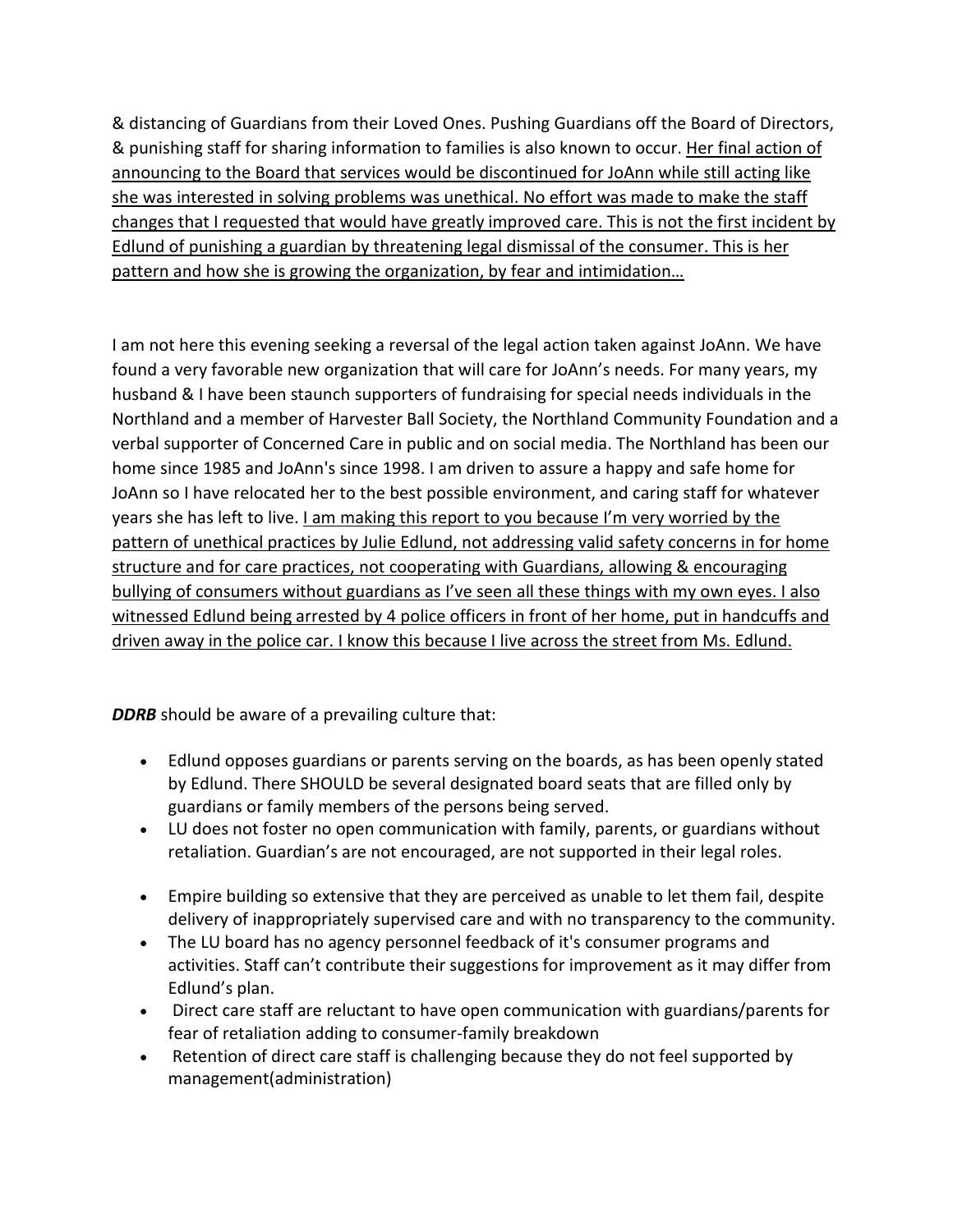- Management does not foster "open door policy", open communication, and/or sharing of information as suddenly you may receive a "we can't serve you" letter.
- Life Unlimited rapid expansion compromising current consumer care and put the agency at risk financially
- Annual board evaluations and that of its CEO is "best practice" recommendation for those it serves. CEO salary should be tied to an annual performance evals which are not being done.

I'm concerned that Consumers remain in substandard housing while Julie Edlund wants to build a multimillion-dollar office for herself and the top management folks she's hired. The Director of Maintenance shared with me that all 60 residences have had standing water in the basements. They are many that have rodent/insect infestation, & poor upkeep due to only 3 staff members who can't keep up with the demand. Neighbors of LU homes are upset with the lack of home upkeep and are hesitant to invite more disabled adults into the community when the current ones are lacking so much maintenance. The Director of Maintenance for LU confided me that all 60 residences have standing water in the basements. Why build a \$3 million office building for Edlund and her Staff when the consumers live in damp, moldy, problems with insects and rodents?

I've insisted that Staff follow Dr's orders exactly. Often times, staff with high school degrees do not understand the Dr's orders. Some staff have less than High School degrees. I've always been there to explain it, assist with doing it and encourage them to call me with any questions. Many times, LU Staff forget about appts and haven't taken JoAnn unless I call to make sure it's really going to happen. I have taken JoAnn to several appts because either I wanted to go or LU Staff dropped the ball and it would have been missed without my attention to JoAnn's medical care. LU staff didn't think JoAnn needed the narcotic pain medication that was ordered for her by the surgeon after her bilateral bunionectomies and fungal toenail removal. Yes, indeed, very painful surgeries. LU Staff made mistakes for both surgeries because of poor supervision from the LU Staff and LU Nurses. *Lam flabbergasted at how the ball could be dropped so often. It has* required me to be on every detail to ensure safety and healing, still they did inappropriate things because Edlund did not think my involvement was necessary. Staff was encouraged not to call me. Staff flat out told me that they would not follow DR's orders because it's "just too much work." Mr. Flanders calls my behavior interfering, sabotaging and causing confusion/discord which is completely false. I don't know where JoAnn would be without me…

I urge you to investigate and demand transparency from Julie Edlund. There are so many unmet needs, worried parents, worried guardians, betrayed consumers that feel pushed out and